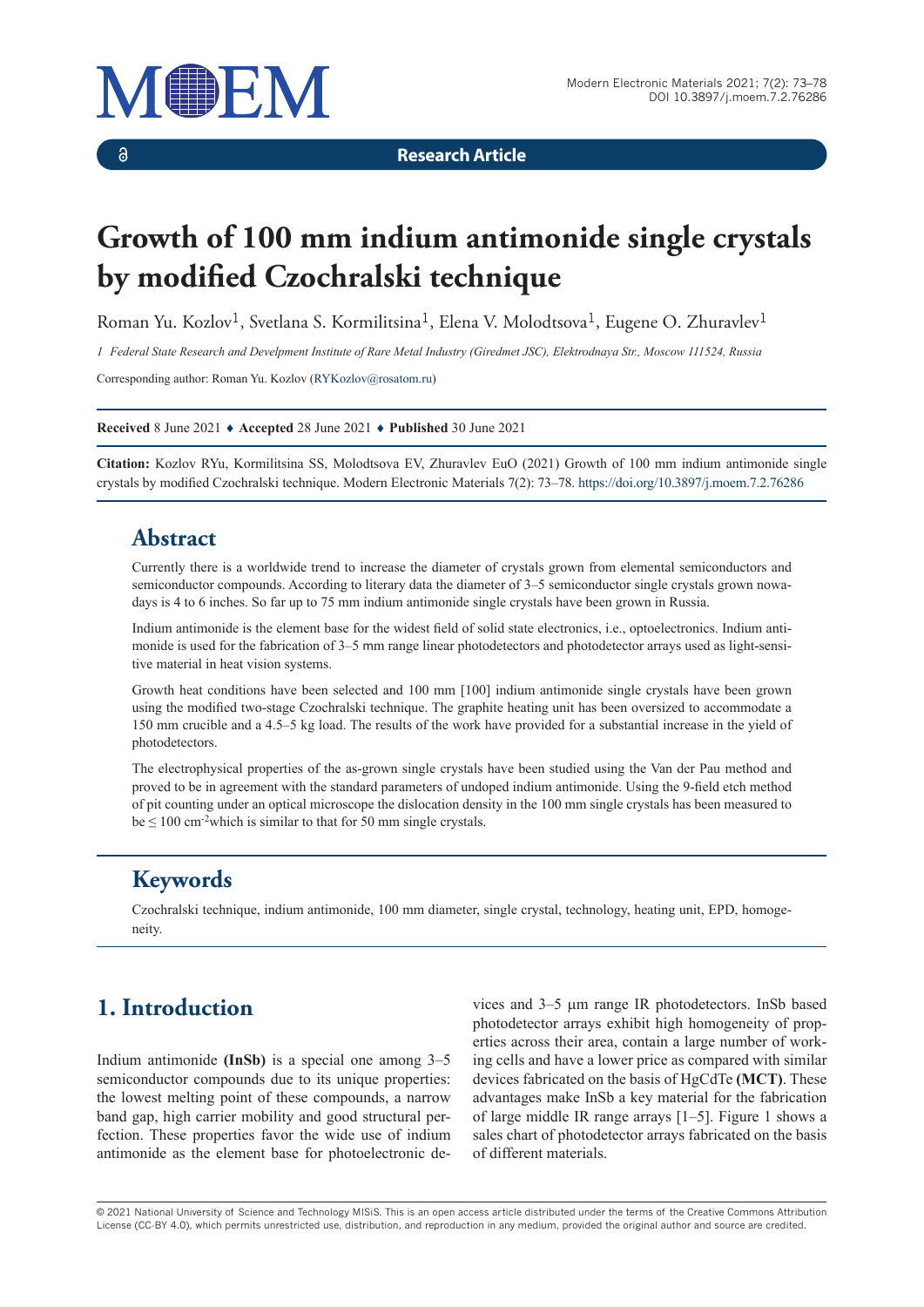

**Figure 1.** Sales chart of photodetector arrays fabricated on the basis of different materials (Maxtech Internationаl).

As can be seen from Fig. 1 the indium antimonide market share (48%) is far greater than those of other photodetector materials and only compares with that of MCT photodetectors (40%) which are several times more expensive than indium antimonide ones [6].

The key structural components of highly sensitive far range heat vision systems are photodetector arrays on indium antimonide substrates. The working principle of these devices is the conversion of the object's heat emission to its visible image. The heat emission of masked or hidden objects makes them visible. The application domain of heat vision systems has greatly expanded in recent years due to their increasingly deep penetration into various fields (Fig. 2).

By analogy with other 3–5 compounds, the main indium antimonide R&D trends are driven by the design of optoelectronic devices on the basis of the material [7–9]. The fabrication of photodetector arrays for high resolution recognition of full optical images and the need to increase the device yield impose new requirements to the diameter of single crystals used in the processes, their

structural perfection and homogeneity of their electrophysical properties [10–12].

Over the last 30 years Giredmet JSC has been the only Russian and former SU research organization that has developed novel technologies, including, e.g. a new polished wafer production line, and has grown indium antimonide single crystals.

The most widely used technology of single crystal semiconductor materials is the Czochralski growth technique. It is utilized for the growth of the majority market share of the key single crystal semiconductor materials, e.g. silicon, indium arsenide, gallium and indium phosphides, as well as indium and gallium antimonides. Exclusion is gallium arsenide most single crystals of which are grown by vertical directional crystallization or horizontal directional crystallization. The advantage of these techniques is the possibility to combine the synthesis, cleaning and growth of semiconductor single crystals in a single process. However these techniques are extremely labor consuming, deliver low output and require expensive equipment. The horizontal directional



**Figure 2.** Application domains of heat vision systems (Yole Development, 2018).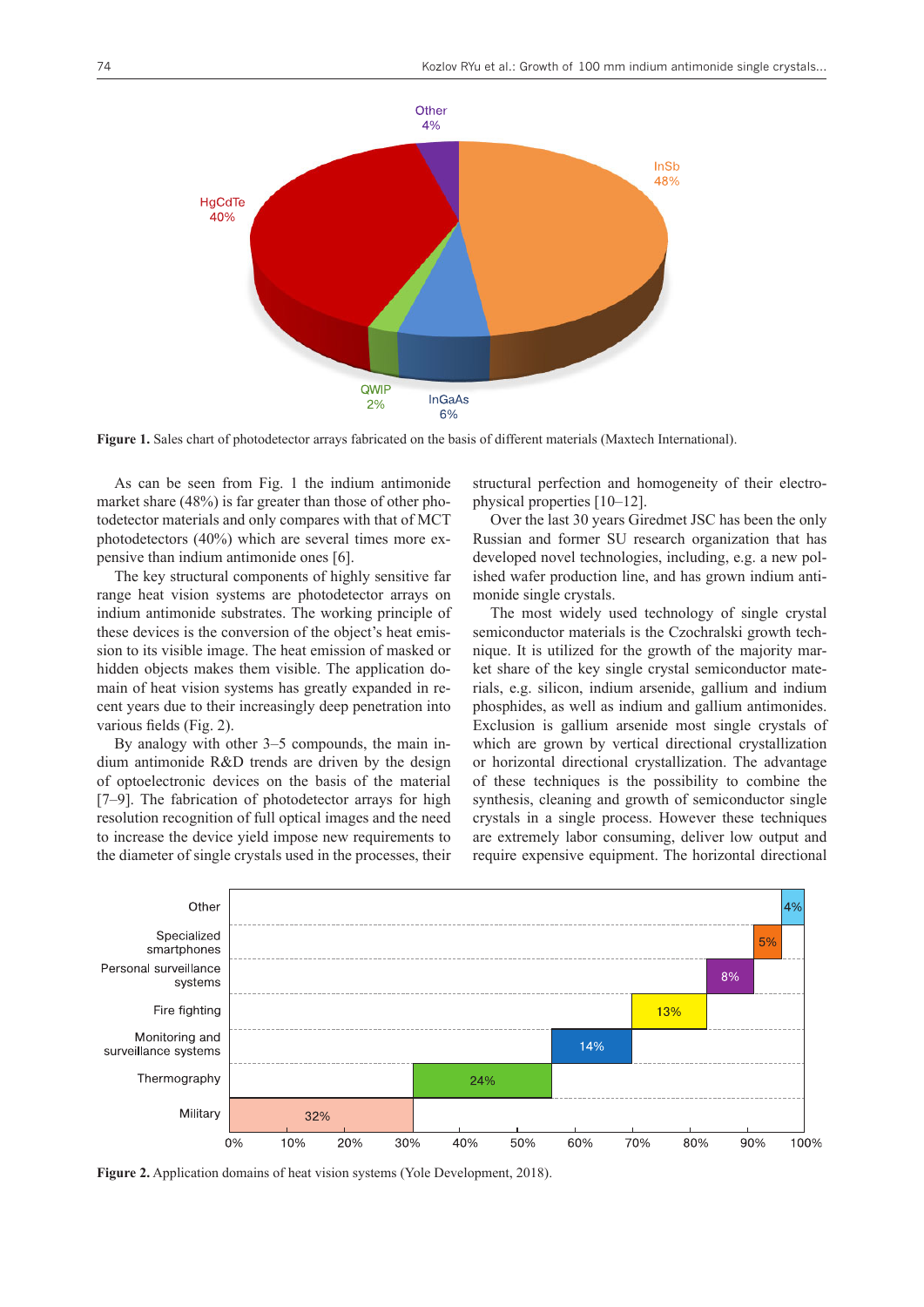crystallization technique was also used for the synthesis and cleaning of polycrystalline InSb from which single crystals were Cz-grown at the subsequent stage [13]. This technology also proved to be quite expensive and power consuming since it requires more than 40 passes of the melt zone at the synthesis and subsequent cleaning stages.

We therefore considered it expedient to use the advantages of the Czochralski technique as a far less power consuming and faster one as compared with vertical and horizontal directional crystallization for developing a fundamentally new resource-saving technique for the growth of large diameter  $(> 60$  mm) indium antimonide single crystals to combine synthesis and growth in a single process cycle.

#### **2. Modified Czochralski technique for single crystals of 3–5 semiconductor compounds**

The key point of the new modified technique is to eliminate the labor and power consuming process stages of synthesis and subsequent multi-step zone melting (up to 40 zone passes) required for obtaining raw polycrystalline indium antimonide, and to implement a new combined synthesis and growth process instead. It is obvious that of special importance for this modified process are the purity of the raw materials which should be not less than 6N, special synthesis conditions and additional melt cleaning from detrimental impurities using special technology approaches. Polycrystalline indium antimonide obtained by this combined process is the raw material for subsequent single crystal growth. Thus the technique developed by us is a two-stage process, where the first stage is the synthesis of indium antimonide and growth of ultrahigh purity polycrystal for the seed and the second stage is seeding of a single crystal with the preset properties.

Figure 3 shows the heating unit used in the two-stage polycrystalline and single crystalline InSb-growth process.

The design of heating units for the synthesis and the growth of single crystals includes a filtering crucible which cleans the melt of mechanical contaminants and homogenizes the forming compound.

Comparing the existing Russian single crystal indium antimonide technology with those of the world's leading manufacturers, e.g. MTI, US, Wafer Technology Ltd., UK, and Xiamen Powerway Advanced Material Co., Ltd., China [14–16], one can trace tangible differences as are summarized in Table 1.

Table 1 shows that the Griredmet-developed process combines single crystal indium antimonide synthesis and growth in static vacuum without encapsulating flux or elevated argon pressure. Addition of small excess quantities of Sb into the melt compensates the loss of the volatile Sb component thus maintaining growing crystal stoichiometry. As shown in Fig. 3 the melt is cleaned in the filtering crucible and the raw components have at least 6N purity. An important difference is that indium antimonide single crystals are grown on a [100] seed. The choice of this growth direction is expedient and economically justified since photodetector array designers use the (100) plane as the working surface. This greatly reduces the loss of material in comparison with [211] single crystal growth technology with further cutting of (100) wafers.

The growth of [100] indium antimonide single crystals had not yielded any results for quite a long time due to the extremely strong twinning tendency of growing crystals. The use of a heating unit with a minimum set of vertical



**Figure 3.** Schematic of heating unit for synthesis and growth of single crystal indium antimonide: (*1*) filtering crucible, (*2*) working crucible, (*3*) graphite support, (*4*) vertical screen (*5*) heater, (*6*) outer screen, (*7*) crossbeam, (*8*) rod, (*9*) graphite seed holder, (*10*) InSb single crystalline seed, (*11*) heat-insulating gasket.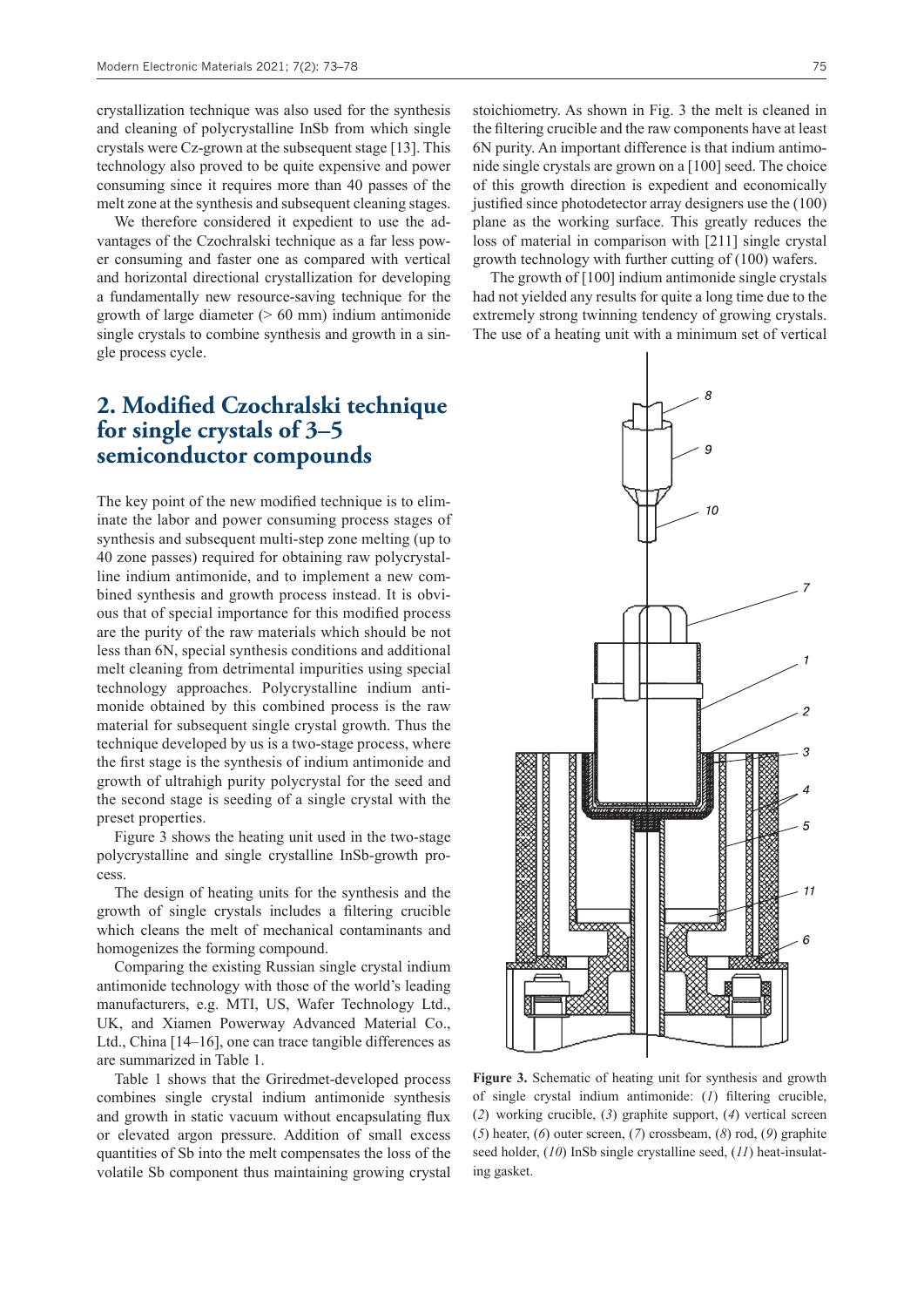|                            | <b>Manufacturers</b>                                            |                                                                                   |  |  |
|----------------------------|-----------------------------------------------------------------|-----------------------------------------------------------------------------------|--|--|
| <b>Process parameters</b>  | <b>Giredmet JSC</b>                                             | MTI, Wafer Technology Ltd., Xiamen Powerway<br><b>Advanced Material Co., Ltd.</b> |  |  |
| Growth technique           | Modified Czochralski technique                                  | Liquid Encapsulated Czochralski (LEC)                                             |  |  |
| Atmosphere                 | Static vacuum, no flux                                          | Argon, boron anhydride as flux                                                    |  |  |
| Synthesis                  | Combined synthesis and growth on seed                           | Separate synthesis and cleaning                                                   |  |  |
| Heat treatment             | Stepwise post-crystallization heat treatment<br>in growth plant |                                                                                   |  |  |
| Crystallographic direction | <100                                                            | <211>                                                                             |  |  |
| Crystal diameter           | $>50$ mm, $>75$ mm, $>100$ mm                                   | $>2$ " $>3$ ", $>4$ ", $>5$ "                                                     |  |  |

**Table 1.** Key differences between Russian and foreign single crystal indium antimonide technologies

screens and a bottom/side heater (Fig. 2) coupled with experimental selection of dynamic growth conditions have allowed developing the axial temperature gradient at the crystallization front as is required for crystal growth on [100] seeds. According to earlier data [17] axial temperature gradients at the crystallization front may vary considerably during the growth of [100] and [211] single crystals, the respective figures being 35–40 and 25–30 K/cm. Furthermore the growth of indium antimonide single crystals under these conditions reduces the dislocation density in the crystals to  $\leq 100 \text{ cm}^{-2}$  but retains large thermal stresses which play an important role in the course of further crystal treatment and cutting into wafers. Residual stress relief in as-grown single crystals is achieved with post-crystallization anneal at the end of the second process stage directly in the growth chamber by stepwise heater temperature reduction in experimentally selected mode.

#### **3. Modified Czochralski growth and study of indium antimonide single crystals**

The fabrication of >50 mm diam. indium antimonide single crystals with parameters as per customers' specifications was started following the technology developed herein. For the growth of 100 mm diam. [100] indium antimonide single crystals by the modified Czochralski technique the heating unit was optimized and growth and post-crystallization anneal modes were selected. The key properties of the so grown single crystals were then studied.

The development of 3–5 semiconductor compound technologies[18, 19] has shown that the fabrication of LSICs and VLSICs requires greater diameters and higher structural perfection of single crystal wafers for chip substrates. The fabrication of new generation indium antimonide photodetector arrays faces similar problems. For increasing the single crystal wafer diameter to 100 mm or greater the InSb growth plant space was increased from 60 to 110 litres, the heating unit was redesigned to accommodate a 150 mm working crucible, the polycrystalline material charge was increased to 5 kg and the seed size was doubled. The growing crystal to melt diameter ratio





**Figure 4.** Appearance of indium antimonide single crystal: (*a*) 105 mm diam. single crystal and (*b*) facets of [100] single crystal.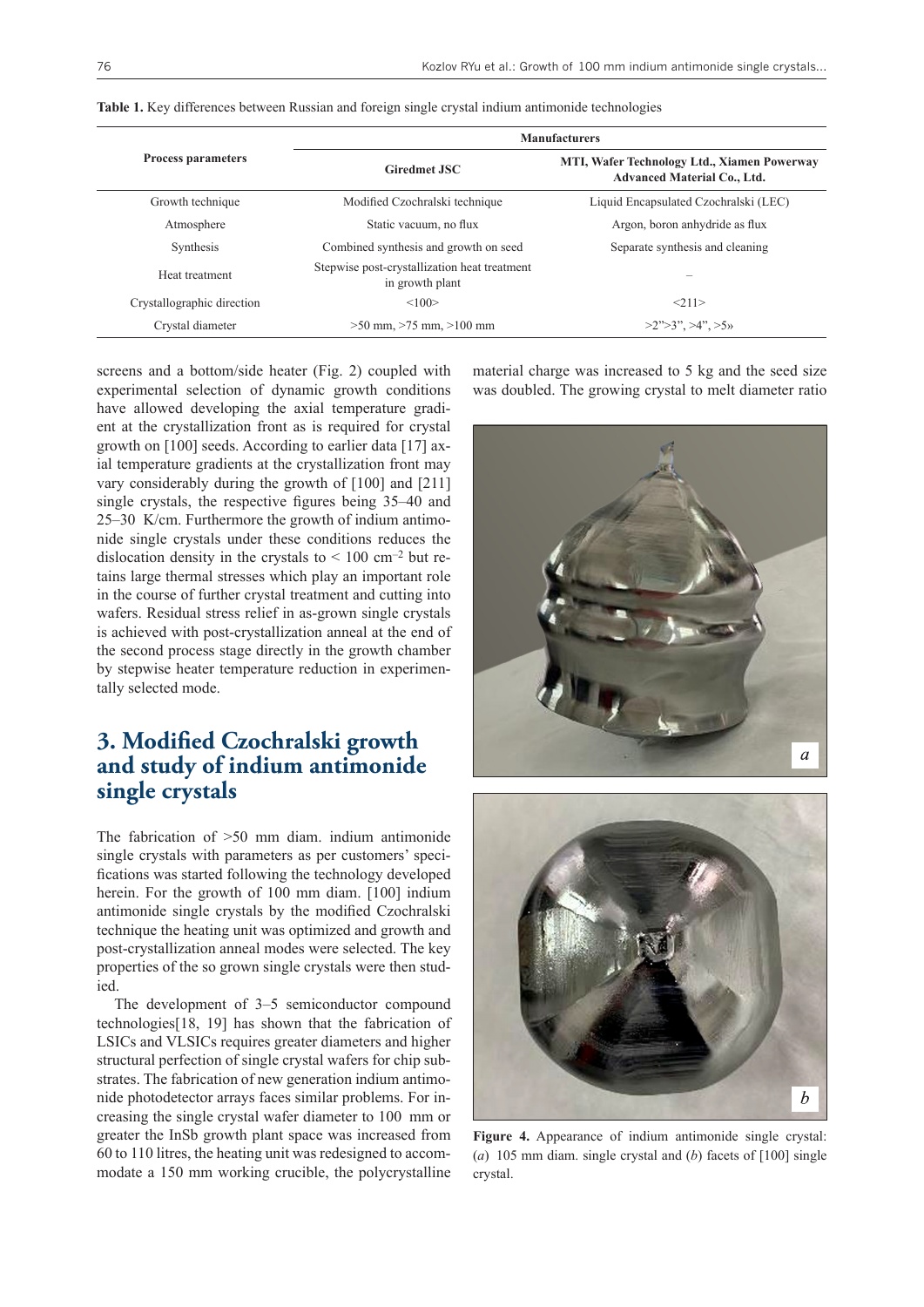| Specimen<br>code | <b>Specimen thickness</b><br>(mm) | Conductivity<br>type | <b>Majority carrier</b><br>concentration<br>$(10^{14} \text{ cm}^{-3})$ | <b>Majority</b><br>carrier mobility<br>$(10^5 \text{ cm}^2/(\text{V} \cdot \text{s}))$ | $EPDN_d$<br>$\rm (cm^{-2})$ |
|------------------|-----------------------------------|----------------------|-------------------------------------------------------------------------|----------------------------------------------------------------------------------------|-----------------------------|
| 18-H1            | 2.35                              | $\boldsymbol{n}$     | 1.6                                                                     | 5.3                                                                                    | 67                          |
| $18-H2$          | 2.31                              | $\boldsymbol{n}$     | 1.7                                                                     | 5.3                                                                                    | 42                          |
| $18-H3$          | 2.27                              | $\boldsymbol{n}$     | 2.0                                                                     | 5.4                                                                                    | 56                          |
| $18-H4$          | 2.34                              | $\boldsymbol{n}$     | 1.8                                                                     | 5.1                                                                                    | 39                          |
| $18-K1$          | 2.37                              | $\boldsymbol{n}$     | 7.7                                                                     | 3.4                                                                                    | 80                          |
| $18-K2$          | 2.33                              | $\boldsymbol{n}$     | 8.0                                                                     | 3.4                                                                                    | 57                          |
| $18-K3$          | 2.30                              | $\boldsymbol{n}$     | 7.9                                                                     | 3.2                                                                                    | 79                          |
| $18-K4$          | 2.34                              | $\boldsymbol{n}$     | 8.1                                                                     | 3.0                                                                                    | 62                          |

**Table 2.** 77 K electrophysical parameters and EPD in indium antimonide specimens

was 0.66, in agreement with the calculated range of 0.5– 0.7. The thermal and dynamic conditions of >100 mm diam. indium antimonide single crystal growth were chosen experimentally and these single crystals were for the first time grown in Russia. Figure 4 shows the appearance of  $a > 100$  mm diam. [100] indium antimonide single crystal.

The key electrophysical parameters were measured for 1.5 mm thick wafers cut out perpendicularly to the growth axis from the top and bottom single crystal portions (Table 2). Each wafer was cut in 4 pieces along two perpendicular diameters for the measurements due to the measuring instrument size limitations. The Hall coefficient was measured with the Van der Pau method and the majority carrier concentration and mobility in the crystal were calculated. The measurements were made at the LN temperature (77 K).

The electrophysical properties of the indium antimonide single crystals prove to be in agreement with standard data for the undoped material:  $n = 2 \cdot 10^{14} \div 1.5 \cdot 10^{15}$  $(T = 77 \text{ K})$  [20]. It should be noted that the electrophysical properties of the wafers are quite homogeneous. The residual impurity concentration increases towards the ingot end suggesting their distribution coefficient is less than one unit.

Structural defects were studied and the dislocation density was evaluated by etch pit number counting in the wafer segments under an optical microscope. The absence of twins, lamellae or second phase nuclei in the

wafers suggests the optimum selection of thermal and dynamic single crystal growth conditions.

Table 2 shows data on the dislocation density calculated from etch pits. The data suggest that the EPD in the grown single crystals is within  $100 \text{ cm}^{-2}$  which is similar to the EPD in >50 mm diam. single crystals [20].

#### **4. Conclusion**

>100 mm diam. [100] indium antimonide single crystals were first grown in Russia using the modified Czochralski technique developed by Giredmet JSC.

Study of the electrophysical parameters of the 100 mm diam. single crystals showed that their carrier concentration and mobility agree with the standard data for the undoped material. The results suggest that the 100 mm diam. single crystals have highly homogeneous electrophysical parameters.

The structure of the single crystals was studied. The results showed that the EPD in the single crystals is within 100 cm<sup>-2</sup> which is not greater than that for  $>50$  mm single crystals. The dislocation density distribution in the crystal cross-sections was homogeneous with the density increasing slightly toward the crystal periphery. The single crystals did not contain twins, lamellae or second phase nuclei. The end parts of the crystals exhibited slight deviation from stoichiometry due to the long process time of single crystal growth.

#### **References**

- 1. Weiss E. Thirty years of HgCdTe technology in Israel. *SPIE Proc.: Infrared Technology and Applications XXXV*, 2009; 7298: 72982W. https://doi.org/10.1117/12.818237
- 2. Gershon G., Albo A., Eylon M., Cohen O., Calahorra Z., Brumer M., Nitzani M., Avnon E., Aghion I., Kogan I., Ilan E., Tuito A., Ben Ezra M., Shkedy L. Large format InSb infrared detector with 10 μm pixels*. Proc. OPTRO*. Paris, 2014.
- 3. Burlakov I.D., Boltar K.O., Mirofyanchenko A.E., Vlasov P.V., Lopukhin A.A., Pryanikova E.V., Solov'ev A.N., Semenov A.N.,

Mel'tser B.Ya., Komissarova T.A., L'vova T.V., Ivanov S.V. Investigation of InSb structures grown by molecular beam epitaxy. *Uspekhi prikladnoi fiziki*, 2015; 3(6): 559—565. (In Russ.)

- 4. Sukhanov M.A., Bakarov A.K., Protasov D.Yu., Zhuravlev K.S. AlInSb/InSb heterostructures for IR photodetectors grown by molecular-beam epitaxy. *Tech. Phys. Lett.*, 2020; 46(2): 154–157. https://doi.org/10.1134/S1063785020020285
- 5. Alfimova D.L., Lunina M.L., Lunin L.S., Pashchenko O.S., Pashchenko A.S., Yatsenko A.N. Bismuth effect on structural perfection